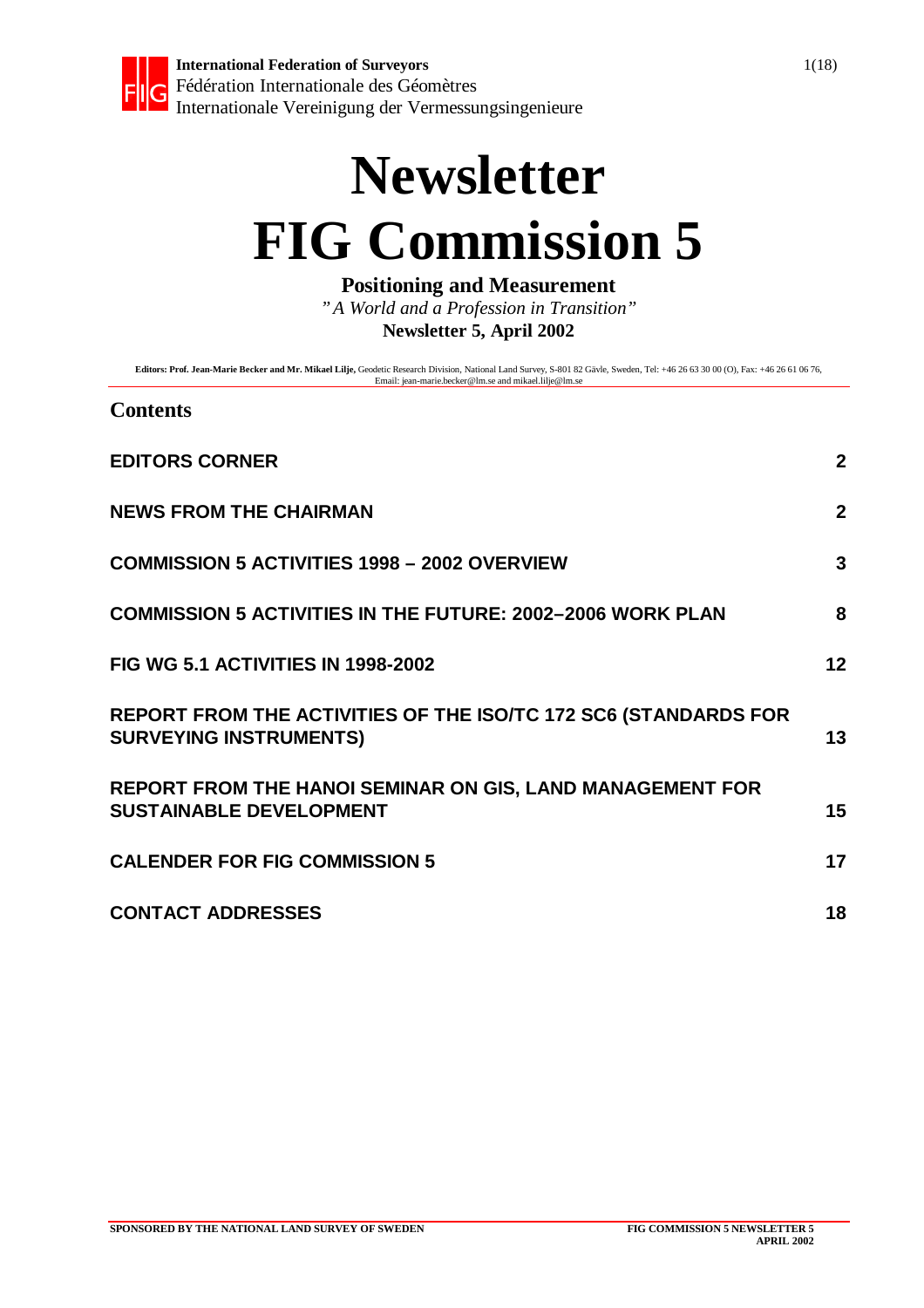#### **Editors corner**

The four years have now come to an end. It is with a sad feeling that I now end my period as secretary for the Commission but it is also with excitement that I look forward towards the coming four years. I believe, and have great confidence in Matt Higgins, that the coming four years will be busy but enjoyable years for FIG and especially all of us following FIG Commission 5.

At the Congess in Washington there will be several reports on what the commission has done and several others pointing out the future within our sector. Jean-Marie, Matt and myself hope that there will be a large number of people following the commission's sessions and that there is plenty for everyone.

#### **News from the chairman**

By Jean-Marie Becker, chair FIG Commission 5

My time as chairman for FIG Commission 5 will end at the Congress in Washington. This will also be the end as an active member of FIG during more than thirty years. I will also definitively retire from all professional activities.

After four year as chairman I want to summarise my impressions about the activities of our Commission as follow:

- Globally speaking I believe that our Commission has done a good work and achieved most of its objectives.
- The Secretariat has worked well with its WEB Site and Newsletters.
- The majority (3) of the WGs has fulfilled their objectives during the whole period and they have also organised seminars and workshops specific to their activity and responsibility field: standards, heights and mobile mapping,
- More than 150 technical papers have presented and published at the FIG-WW, seminars, workshops and other events.
- We have given useful information and recommendations to the common surveyors concerning equipment, maintenance, calibration and "best use".
- We have had fruitful collaboration with other organisations like ISO/TC 172 SC6, IAG SC4, ISPRS and ICA
- Unfortunately some WGs reduced or stopped their activity at mid-term for different reasons: health or others?

I have also to make some remarks and reflections concerning the following:

- We have all the time to remember that our work has to satisfy primarily the needs of the common surveyors.
- We have to make the scientific developments accessible and useful for the surveyors in an easy way.
- The candidates to the Working Groups needs much more than enthusiasm, they need also time to achieve their work and money to finance their travel during the four years period.
- The members of the WGs have to represent the whole profession including the practitioners.
- Workshops and seminars without parallel sessions are very efficient and much appreciated by the professionals and are recommended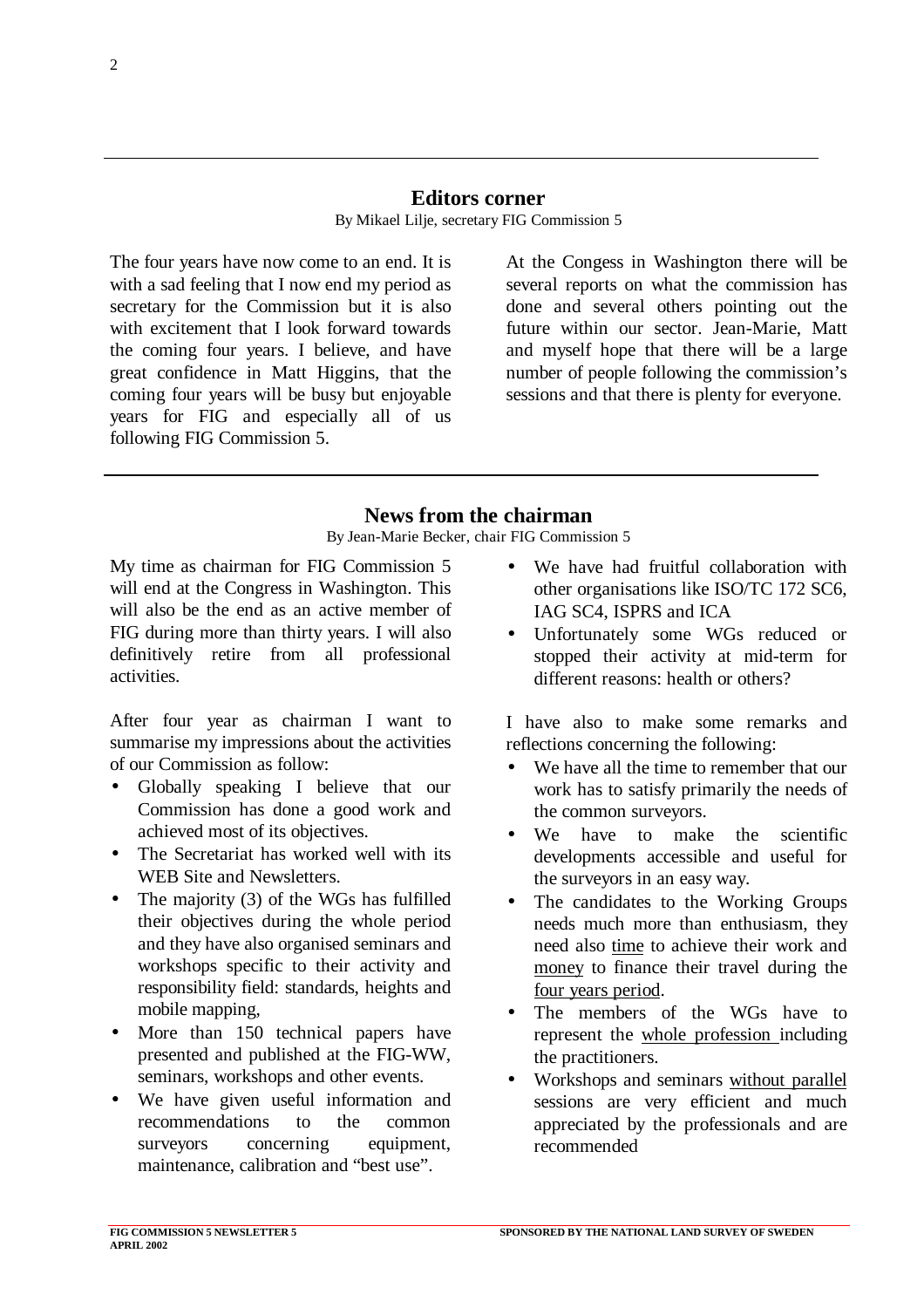Finally I want to thanks all colleagues, collaborators and others for their active participation in our work and I wish our successors success in their mission.*!*

**COMMISSION 5 ACTIVITIES 1998 – 2002 OVERVIEW**

By Jean-Marie Becker, chair FIG Commission 5

#### **1. Mission of the Commission**

In our first Newsletter from November 1998 we presented the work plan and the new structure adopted for Commission 5 for the coming four years. We also identify and highlighted the questions of importance as our mission for the benefit of the surveyors at that time.

- Focus on modern technologies and technical developments and, through guidelines and recommendations assist individual surveyors to choose and utilise the most appropriate methods in their daily work
- Support researches, development and stimulate new ideas in our working field and make scientific results (also from other organisations IAG, ISPRS, etc) accessible and useful for the Surveyors applications
- Collaborate with the manufacturers in the improvement of instrumentation and associated software by regular contacts.
- Present and promote the work of the working groups on an on-going basis at FIG working weeks and other technical meetings
- Inform regularly all FIG-members and the surveying community about the progress of our work through our own Newsletter and commission Web page.

#### **2. New structure for Commission 5**

To realise this goals a new structure for FIG-Commission 5 was adopted as follow (see figure)

The most significant changes from the older organisation were the following:

- The establishment of an *Steering Committee* (SC5) including the commission chair , vice chair, secretary and all WG chairs and vice chairs in total 13 persons. This SC had regular meetings at minimum one each year during the FIG WW and at each technical workshop or seminar where several C5 officers participated
- The creation of *5 Working Groups* covering 5 different specific fields with well defined objectives and responsibilities as follow
	- WG 5.1- Standards, Quality Assurance and Calibration
	- WG 5.2- Height determination **Techniques**
	- WG 5.3- Kinematic and integrated Positioning Systems
	- WG 5.4 -Digital Mapping
	- WG 5.5 -Reference Frame in Practice
- A well working Commission *Secretariat* under the leadership of Mikael Lilje
- The creation and publication of a *Commission 5 Newsletter* published twice the year and accessible on our homepage (www.lm.se/fig5). Newsletter with regular information and reports about what happens inside and outside the field of responsability of C5.



#### **Activities of the Commission.**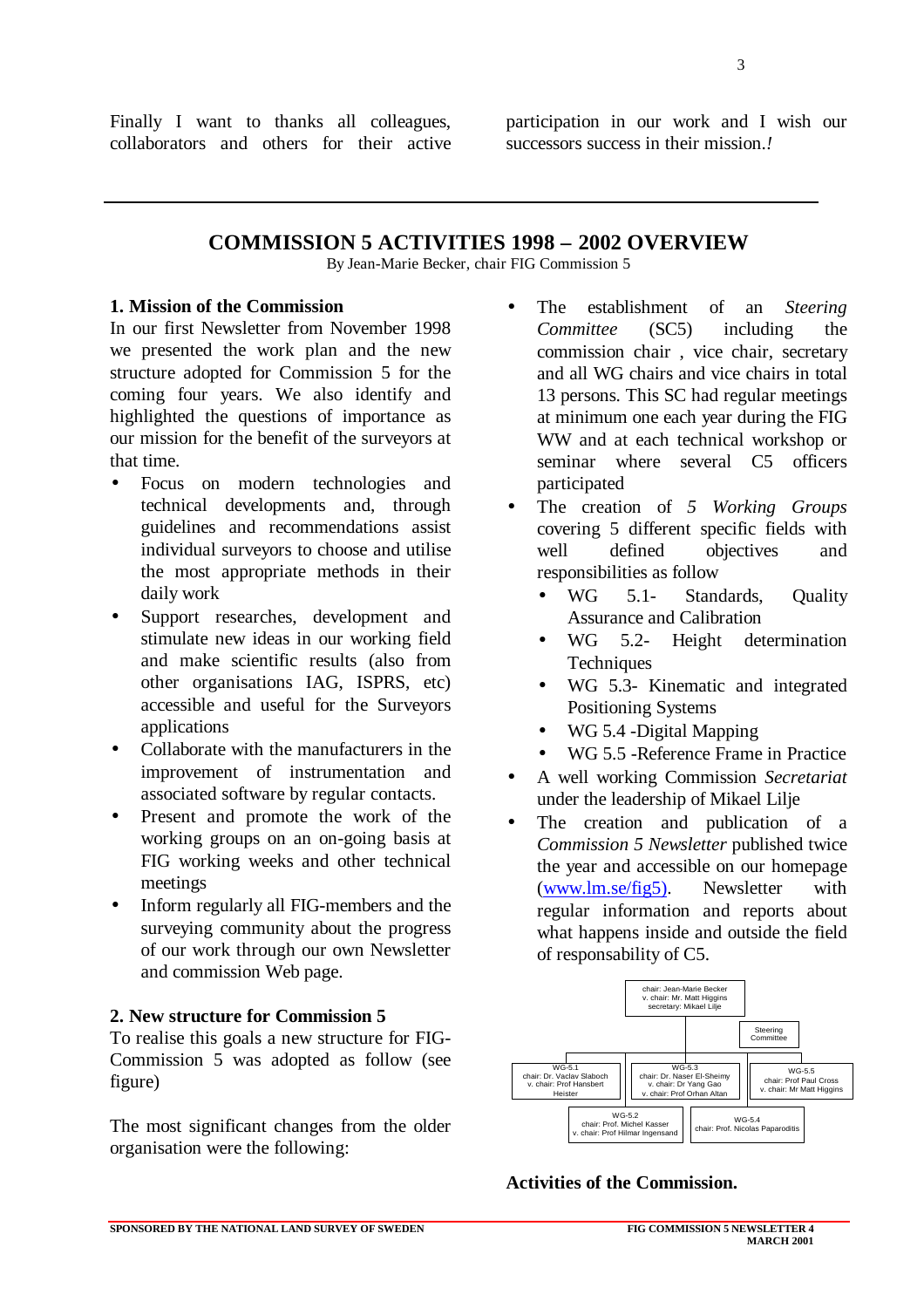Commissions 5 and 6 are the two technical commissions inside the FIG family and their activities have been deeply affected by the enormous technical evolution from the last two decades. The whole profession has been subject of a complete technological transition caused by: electronic equipment, computerisation, satelitte (GPS, GLONASS; etc) and laser technologies, digital world and globalisation.

During the past four year Commission 5 has actively been involved in different technical events like workhops, seminars, conferences mostly together with other FIG commissions or syster organisations as ISPRS, IAG, CLGE, NKG or organised by its one WG's.

#### **3.1 Participation to the FWW and other FIG events.**

In many of this events several WG5 participated together simultanly and contribute with their own technical sessions and papers under the leadership from the acting WG chairs. This was the case under all **FWW** after Brigton as Sun City (1999), Prague (2000), Seoul (2001) and know Washington (2002). The number of proposed papers (40 to 90) was each time much larger than the allocated time for presentations. In average around 16 papers were presented.

In some other events C5 was responsible or deeply involved in the organisation of the technical and scientific parts as for example in Malta September 2000 in the Seminar: "The Mediterranean Surveyors in the New Millennium ". Including the participation also of FIG C2, C4, C5, C6, C7 and other organisations as ICA( Int. Cartographique Association), IAG, CLGE (European Council of Geodetic Surveyors), Ceplis (European Association of Private Practionners), EU (European Union) and the local surveyors organisations. Seminar were also Bob Foster, FIG President participated.

C5 was participated also in the following events: 1999 Oct: Strasbourg, Seminar on modern measuring techniques at ENSAIS 1999 Sept: Hanover, Intergeo – 83 Geodätentag by DVW and BDVW 1999 Sept: Olsztyn, 9th Int. Symposium on Deformation Measurement by **C6.** 1999 Nov: Hönefoss, Geodesi-og-Hydrografidagerne, by Norwegian Association 2000 March: Stockholm, SLF's Int. Symposium, organised by the Swedish **Association** 2000: München, International Course on Engineering Surveying 2000: Neubrandenburg, 5. Norddeutschen Fachtagen by DVW & BDVW 2000: Melbourne, Australia FIG-UN Roundtable 2000: Perth, The  $6<sup>th</sup>$  SE Asian Surveyors Congress 2001: Berlin, Intergeo – 85 Geodätentag 2001: Colombia, Carthagena, Symposium on Vertical Reference Systems arranged by IAG 2001: Nairobi, Int.Conference on Spatial Information for Sustainable Development, Joint Seminar FIG C1, 2, 5, 7, 8, 9 and UNCHS, ECA organised by C3**.** 2001: Hanoi, Int. Seminar on GIS, Land Management for Sustainable Development

#### **3.2 The FIG liaison to ISO/TC172 SC6 through Commission 5**

ISO/TC172 SC6 is acting with "Geodetic and surveying instruments".

Commission 5 is the official FIG Liaison to ISO/TC172 SC6 and this through its Chairman. He has participated to all its annual working meetings: Bonn (1997), London (1998), Berlin (1999), Heerbrugg (2000) and Tokyo (Nov.2001). Several of FIG Commission WG 5.1 members have also actively participate to this standardisation work.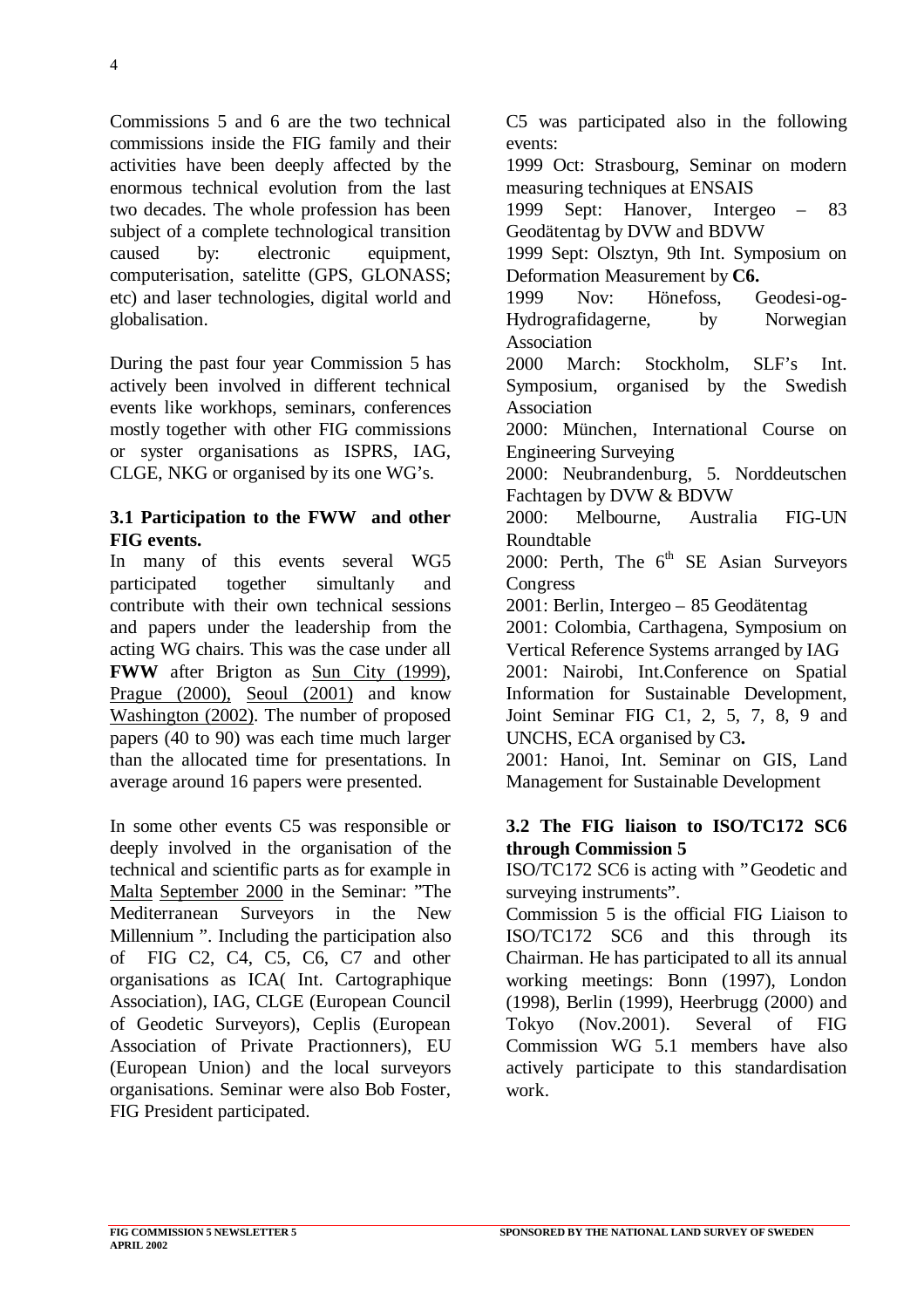The FIG expectations and requests on standards have been defined as follow: *one* unique *userfriendly standard* for each instrument type, suitable *everywhere without* special ancillary equipment*,* by *common* field operators*.*

The new updated ISO standards published end of November 2001 fulfil these FIG expectations*.* This is illustrated in ISO17123 part 2-4 by some examples of "*simplified procedures"* for determining the *achievable precision of survey instruments* (EDM, Levels, Theodolites). See also the paper from JM BECKER: Recommendations concerning Survey instruments and Quality specifications- FIG XII Congress Washington 2002, TS 5.11- Standards , Quality Assurance and Calibration.

The standardisation work is now progressing with other survey equipment like: Electronic tacheometers, Rotating lasers, Optical Plumbing instruments and Measuring tapes. The results are expected for 2003-2004. But standards for GPS are not under preparation because GPS still is changing and only recommendations can be done in a appropriate way.

Still some obstacles subsiste for a easy common use of standards. The fact that the standards are not free of charge dissuades many surveyors to use them. If ISO wont to reach the all the Users they have to be *free of charge and easy to understand*. Two solutions to solve this handicap can be hardly recommended: the first one is that the Manufacturers automatically integrate all standards in their software package, the second one is that ISO give free access on Internet to the standards and application software.

To facilitate the diffusion and the access of the standards, FIG C5 has the intention to publish a *popular version* of the "simplified test method" for each instrument type on its WEB, so that all Surveyors easily can make use of them.



Note: In the figure above from left to right first line: Peter Scheibli (Secretary ISO/TC172 SC6), J-M Becker (second line: Chair C5 and Liaison FIG-ISO), Karl Zeiske (Convenor ISO/TC172 SC6), Hans Heister (Vice Chair WG 5.1) & other members present at the Tokyo meeting November 2001.

In conclusion FIG Commission 5 is very happy about the progress made during the last years by the ISO/TC172 SC6 both regarding the *updating and harmonisation* of earlier standards and on the *establishment* of new standards. In both cases the results are in good concordance with the FIG (End-Users) requests this will facilitate their application by the Surveyors. This is also the result of the good collaboration between FIG C5 and ISO/TC 172 SC6 during the last years. This co-operation has to continue in the future for the benefit of all surveyors.

#### **3.3 FIG relation with IAG and other sister organisations**

Most of the active members from Commission 5 are also members of other organisations as for example IAG (International Association of Geodesy) or ISPRS, ISARC, etc. Very often the same person is actif in two or more organisations in the *same field* and sometimes *on identical subject*. If the activities of both (or their members) organisations are complementary they will be benefit and helpful for the End Users. In the contrary case we will have competition and conflict which means duplication of efforts and expenses and no global result.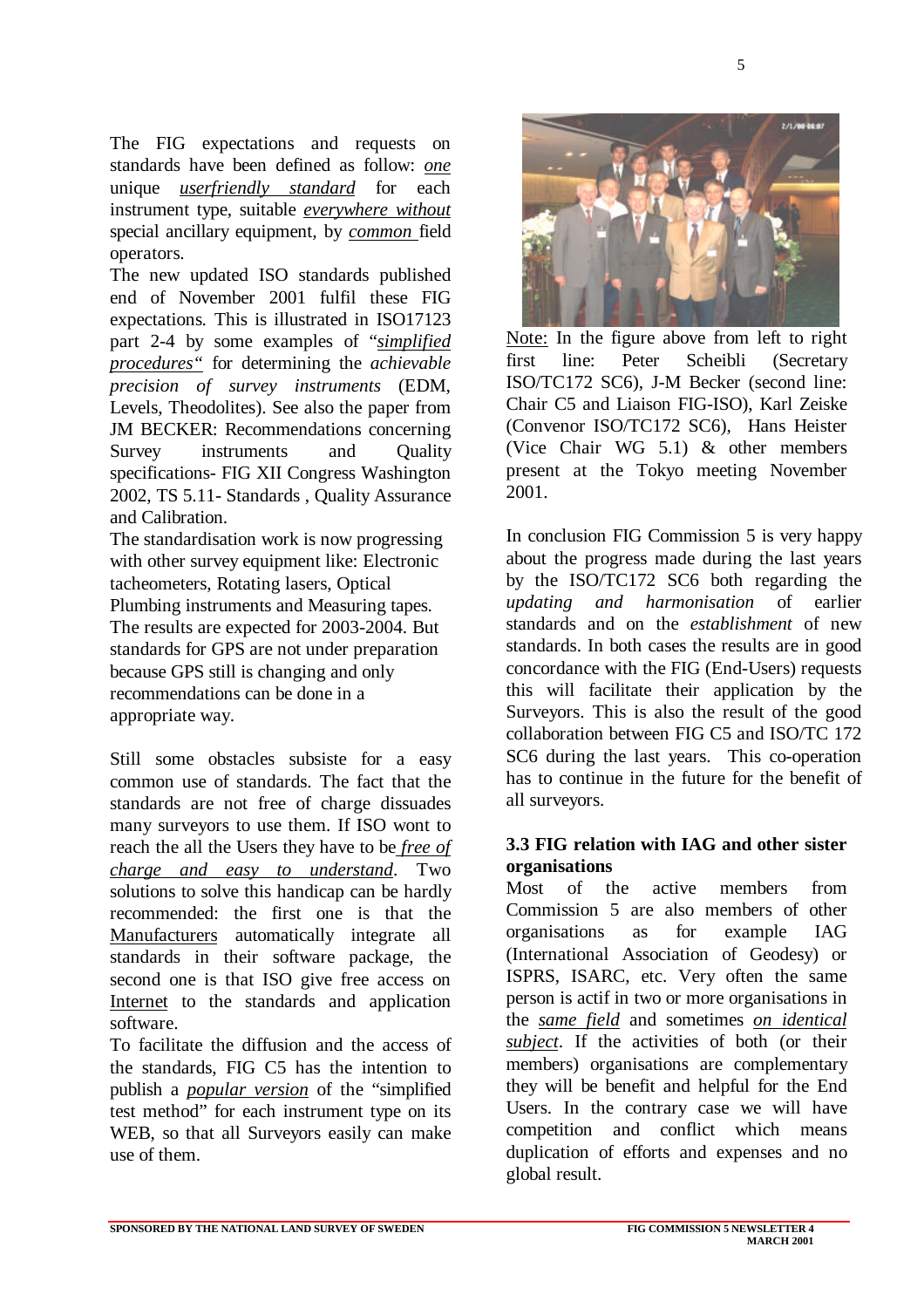Several subjects from the workplan from C5 WG's are actual for IAG namely:

- WG 5.2: Height determination questions especially at national or global level
- WG 5.3: Multi sensors and integration of techniques (IAG SC4) and ISPRS (WGII)
- WG 5.4: Digital Mapping (ISPRS)
- WG 5.5: Reference Frames, Theory and in Practise

To eliminate or minimise eventual conflict situation C5 has had bilateral discussions with the representatives from IAG and ISPRS (1998- 2002) in Vienna, Gävle, Bangkok, Berlin, Cairo, Budapest and Hanoi to clarify the action field of each other. So far we agreed that:

- We exchange regularly information about our respective activities and technical events like seminars, workshops, etc.
- We try to coordinate our efforts as much as possible through consultations
- IAG and ISPRS concentrate their efforts especially on the scientific and theoretical part
- FIG and C5 on the practical and implementation part.

This means that *C5 is the link* between the scientists, the developpers and the practionners (surveyors). FIG helps the surveyors to implement the new developed techniques , equipment, standards, etc in their pratical work. On the other hand FIG informs the scientists about existing problems and stimulate them in their developing activities in a way to solve and cover all the End-users needs.

An agreement between IAG and FIG has been formalised by both Secretariats.

#### **3.4 Commission 5 relations to the Manufacturers.**

Several attemps have been made in the past to cooperate with the Manufacturers and this in to ways: firstly through special meetings during the FWW ( as example in Brighton 1998) where the representatives of the Manufacturers were invited to participate in some technical information breafing and secondly through direct contacts taken by the WG's especially WG 5.1 members. The breafing hold in Brighton (1998) was successful and attracted many representativers from the manufacturers, we had the possibility to exchange our views in this field. Later meetings were not so popular and we have to be more efficient.

#### **4. Working Groups activities in their specific technical fields**

Each C5-WG has in its specific field followed and participated in the technical development undertaken to solve actual practitioners problems through participation to international or its own arranged seminars, workshops, to focuse more deeply on specific subjects, items or questions as for example:

#### **4.1- Standards & Calibrations questions (WG 5.1).**

To begin with, it is important to stress that FIG does not create any standards! This is done by organisations as ISO, CEN and DIN. What FIG can do is to translate these for the common surveyor so that they are understandable. FIG can create guidelines or recommendations and this is the role of the working groups within FIG Commission 5. In their work plan they have the task of creating recommendations on the best use of e.g. certain instruments. For more information about the work plans of the working group, please see http://www.lm.se/fig5.

- Workshop in Brno 1998 organised by Vaclav Slaboch together with the Tcech Surveyors Annual seminar
- Workshop in Seoul May 2001 on "Guidelines for Check, Maintenance and Calibration of Survey Instruments" in connection with the FWW 2001.Ten presentations were made and followed by an open Panel discussion. The chairman Karl Zeiske and many other member of ISO/TC172 SC6 partipated actively to this event. The focus was on how ISO and FIG can collaborate to make the standards accessible and comprehensible for the End-Users
- Münich, Graz & Fulda (2001): WG and "Round Table" meetings and Seminar on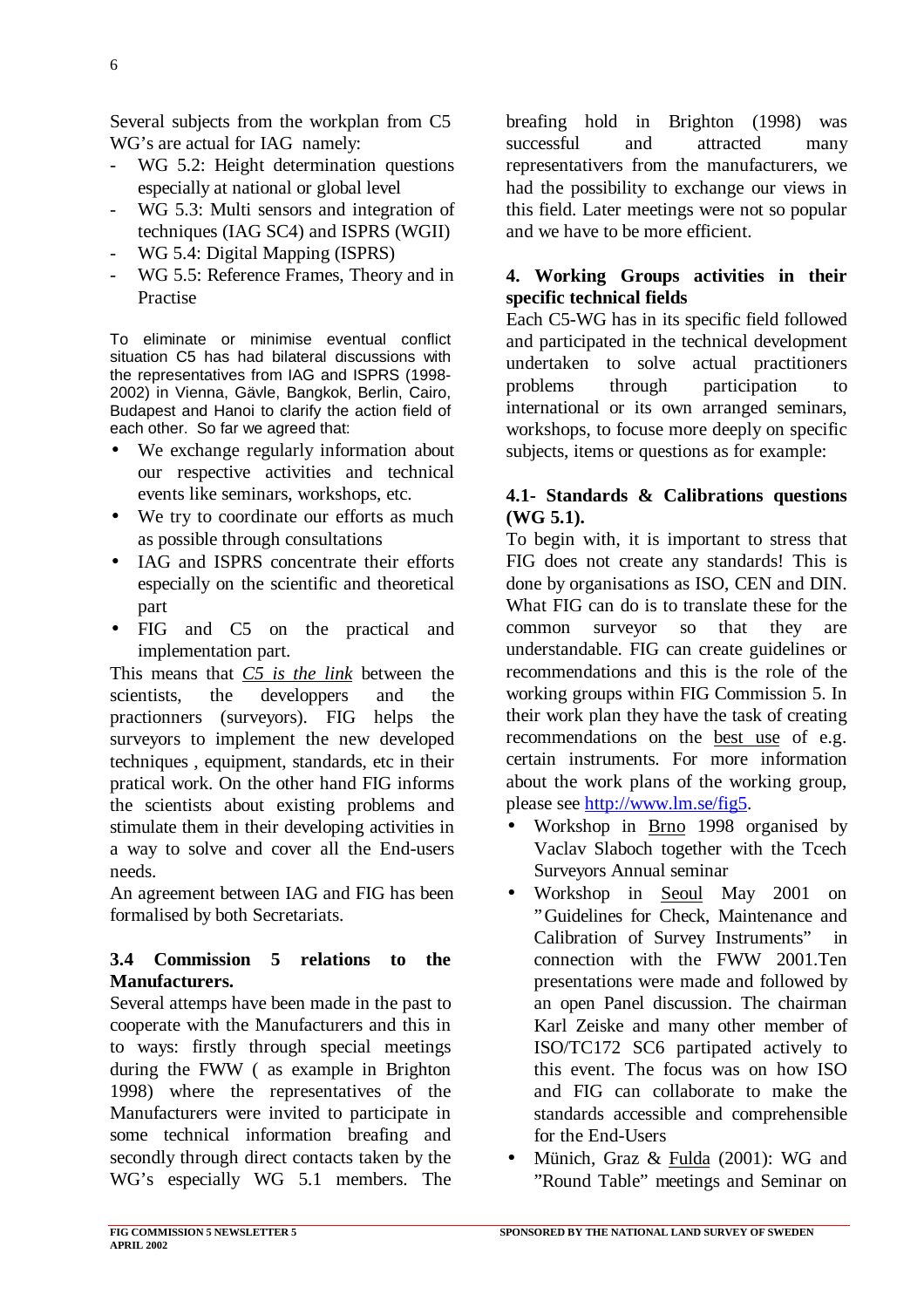calibration of survey instrument involving most of the European countries.

Note: The members of this WG have been very active and deeply involved in the ISO work to update and establih ISO standards and for the FIG guilelines and recommendations. They are also involved in calibration questions especially in laboratories.

#### **4.2 Height Determination questions (WG 5.2):**

Two specific and successful events from this WG 5.2

From left to right M.Higgins, J-M Becker, N. Paparoditis (chair WG 5.3) & M. Kasser (chair WG 5.2). During the meeting in Paris at IGN Spring 2000

- Seminar in Gävle, Sweden March 1999: "Geodesy and Surveying in the Future – The Importance of heights" under the responsability of WG5.2 . This seminar covering one whole field namely *heights* was highly appreciated by all participants both from the practitionners and the scientific parts from the surveying communauty. This is probably the best way to communicate and transfer information (knowledge) between researchers, developpers, teachers, manufacturers and the common surveyors
- Worhshop in Akranes, Iceland June 2001 together with NKG (Nordic Geodetic Commission – Height Determination Working Group).

#### **4.3 Questions on Integrated Mapping Techniques (WG 5.3 & WG 5.4)**

• 2th and the 3th International "Worshop" on Mobile Mapping" in Bangkok (1999) respective in Cairo (2001) where WG 5.3 with its chair Naser El Sheimy has had a



leading rule in the organisation and programme together with IAG/SC4 and ISPRS/WGII. Also WG5.4 (Nicolas Paparoditis) participated in the scientific programme with presentations.

• The Vienna, "5<sup>th</sup> Conference on Optical 3-D Measurement Techniques " October 2001 where WG 5.3 actively participated.



This picture is from the Workshop on Mobile Mapping hold in Bangkok 1999 together with IAG, ISPRS, etc, where WG 5.3 had a leading function.

The two other WGs ( WG  $5.4 \&$  WG  $5.5$ ) had less separate activities and were more involved in the FWW.

#### **CONCLUSIONS**

We believe that Commission 5 has achieved a good work during the past four years. Some points can be namned:

- We have a well functioning Sekretariat, WEB side and Newsletter
- We can see that Commission 5 and especially the WGs 5.1, WG 5.2 & WG 5.3 were very active in their specific working field participating and organising many technical events.
- We have had good collaboration with ISO/TC172 SC6 resulting in new updated standards following our requirements that means useful and userfriendly for our members.
- We have published more than 150 technical papers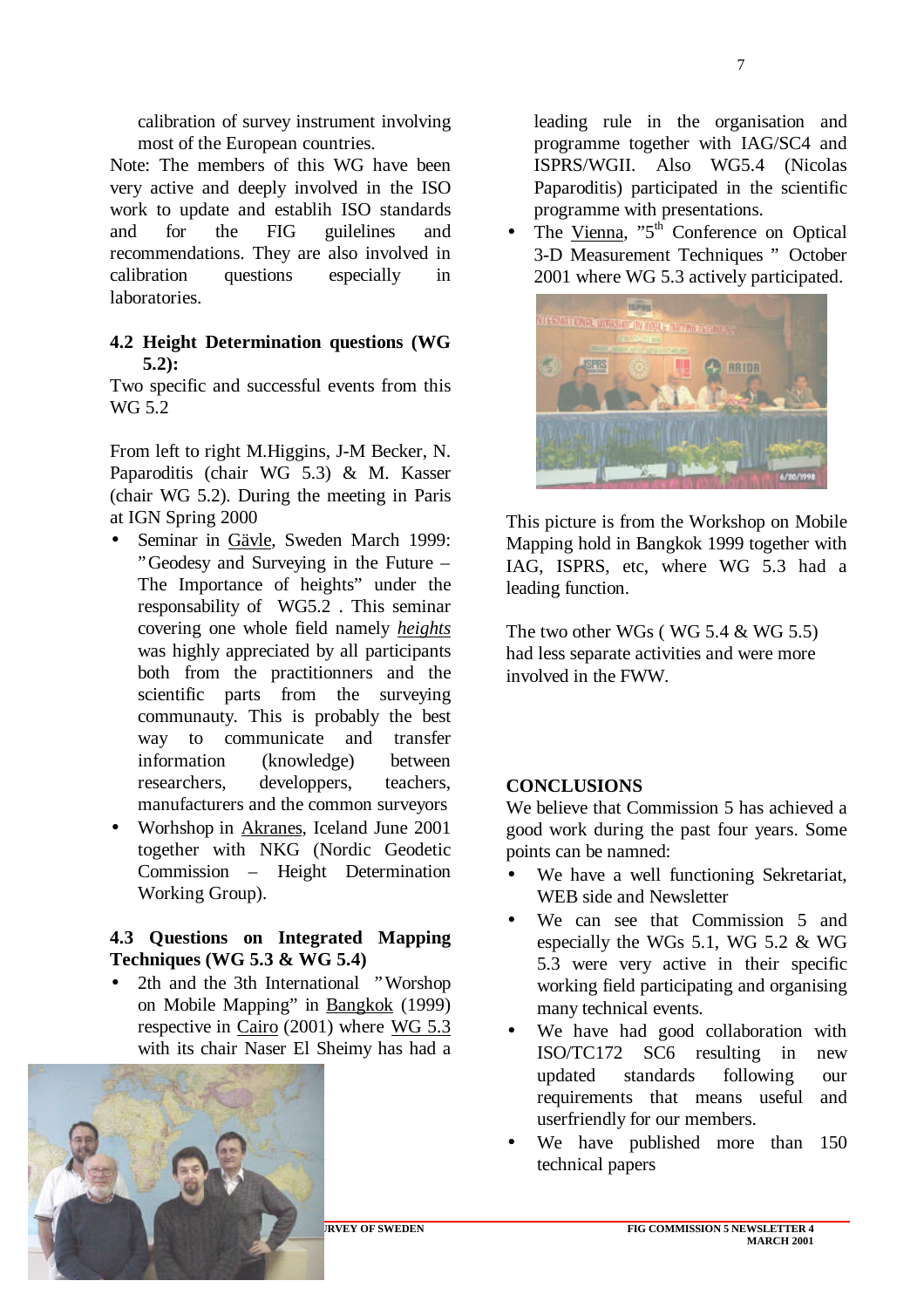- We have published simplified recommendations for Survey instruments Maintenance and Quality specifications for the users, manufacturers, owners, authorities and institutions.
- We have good collaboration with our sister organisations IAG; ISPRS, ICA, etc
- We have penetrated the questions related to the height determination questions and can make recommendations for the *best use* of the different existing techniques.
- We have reported regularly about the technical achievements and developments in our field and participated to the

discussions concerning the future of the Surveyor profession.

We have to thanks all our active members for their efforts and congratulate them for the good results. I hope that our successors will have the same enthousiame for their work and can continue what we have started..

**Note**: For more information and details please consult C5 Newsletters, C5 WEB pages, our publications and the reports from the WG chairs.

# **Commission 5 Activities in the Future: 2002–2006 Work Plan**

Matthew B HIGGINS, incoming chair of FIG Commission 5

#### **1. INTRODUCTION**

Commission 5 of the International Federation of Surveyors (FIG) is responsible for the topics of Positioning and Measurement. This paper summarises the Work Plan for Commission 5 for the period 2002 – 2006. Full versions of all Commission work plans are maintained on the FIG web site (www.fig.net).

#### **2. TERMS OF REFERENCE**

- The science of measurement (instrumentation, methodology and guidelines).
- The acquisition of accurate and reliable survey data related to the position, size and shape of natural and artificial features of the earth and its environment and including variation with time.

#### **3. MISSION STATEMENT**

• Focus on modern technologies and technical developments and assist individual surveyors, through guidelines and recommendations, to choose and utilise those methods, technologies and

instruments that are most appropriate to different applications.

- Follow technical developments through collaboration with other FIG commissions and other international organisations; participation in appropriate meetings; and the preparation of appropriate publications.
- Support research and development and stimulate new ideas in the fields of expertise represented within the Commission.
- Collaborate with manufacturers on the improvement of instrumentation and associated software.
- Present and promote the work of the commission and its working groups on an on-going basis at FIG working weeks and other relevant technical meetings and in appropriate FIG and other media.

#### **4. GENERAL**

This work plan covers the development, use and integration of technologies for positioning and measurement and the associated standardisation, best practice and fundamental reference frame issues. Many of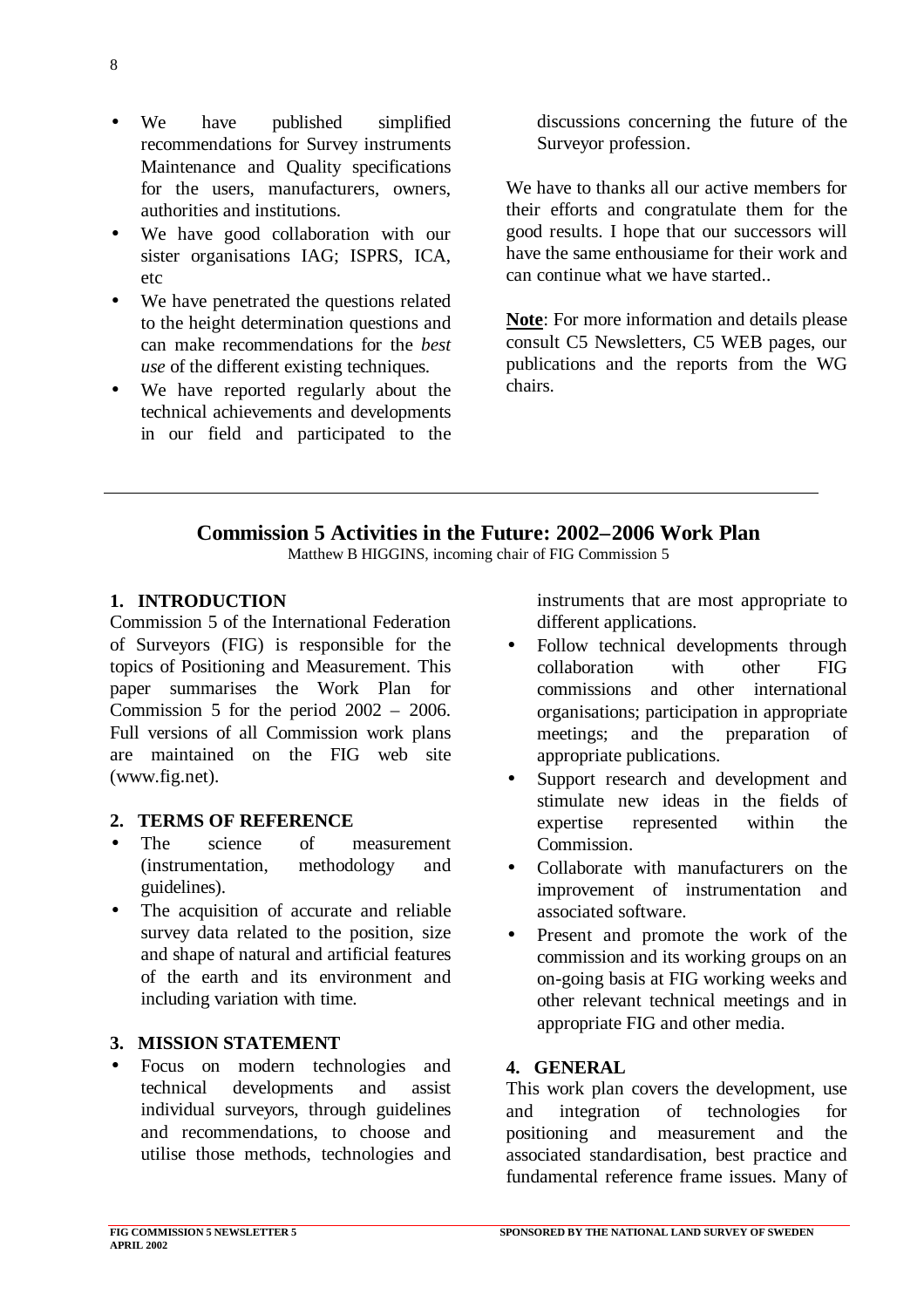the issues are global in nature and Commission 5, working with like-minded Sister Associations, is well placed to deal with them. FIG Council has also asked the Commissions to cooperate with United Nations Agencies to address global problems such as sustainable development and humanitarian needs. The disciplines covered by Commission 5 are at the heart of delivering solutions for the spatial aspects of these important global problems. Specific activities aimed at developing countries include examination of Low Cost Surveying Technologies and contribution to appropriate Continuing Professional Development programs.

#### **5. WORKING GROUPS**

- **5.1 Working Group 5.1 Standards, Quality Assurance and Calibration**
- 5.1.1 Policy Issues
- Influence the development of standards affecting positioning and measurement instruments and methods, in collaboration with the FIG task force on standards and through participation in the relevant technical committees (TCs) of the International Standards Organisation (ISO) and other appropriate bodies.
- Acceptance controls, quality assurance and certification and their impact on the surveying profession.
- Checking and calibration of measuring instruments.
- Assist other Commission Working Groups to implement Standards from ISO TC211 as appropriate.

#### 5.1.2 Specific project(s)

- Present and promote the use of standards and guidelines to the surveying community.
- Establish guidelines and recommendations for specific instruments.
- Guidelines and Recommendations for the ISO Guide to Uncertainty of Measurements.

Review Standards coming from ISO TC211 for relevance to Positioning and Measurement.

#### **5.2 Working Group 5.2 – Reference Frame in Practice**

#### 5.2.1 Policy Issues

This is a continuation of the previous WG5.5 but includes some of the work of the previous WG5.2. Policy Issues include the following:

- Work to bring together all organisations involved in defining or using reference frames to develop common approaches and avoid duplication. Such organisations include FIG, IAG, ISO, groups of national mapping agencies, other influential national agencies (such as the US DoD's NIMA) and alliances of commercial organisations (such as Open GIS Consortium and the European Petroleum Survey Group).
- Provide background technical information on relevant issues written in a way that is accessible to the surveying practitioners.
- Develop an inventory of approaches to reference frame issues in different countries (including transformation methodologies) that is accessible to surveying practitioners.
- Examine how surveying practitioners are changing how they access the reference frame, through less emphasis on networks of ground monuments and more emphasis on GNSS base stations.
- Examine the increased use of GNSS for height determination and the use of geoid models etc for connection to local height datums.
- Examine the increasing role of aerial and space based imagery in the realisation of reference frames.

#### 5.2.2 Specific project(s)

Contribute to convening of a workshop of all organisations involved in defining or using reference frames to develop common approaches and avoid duplication.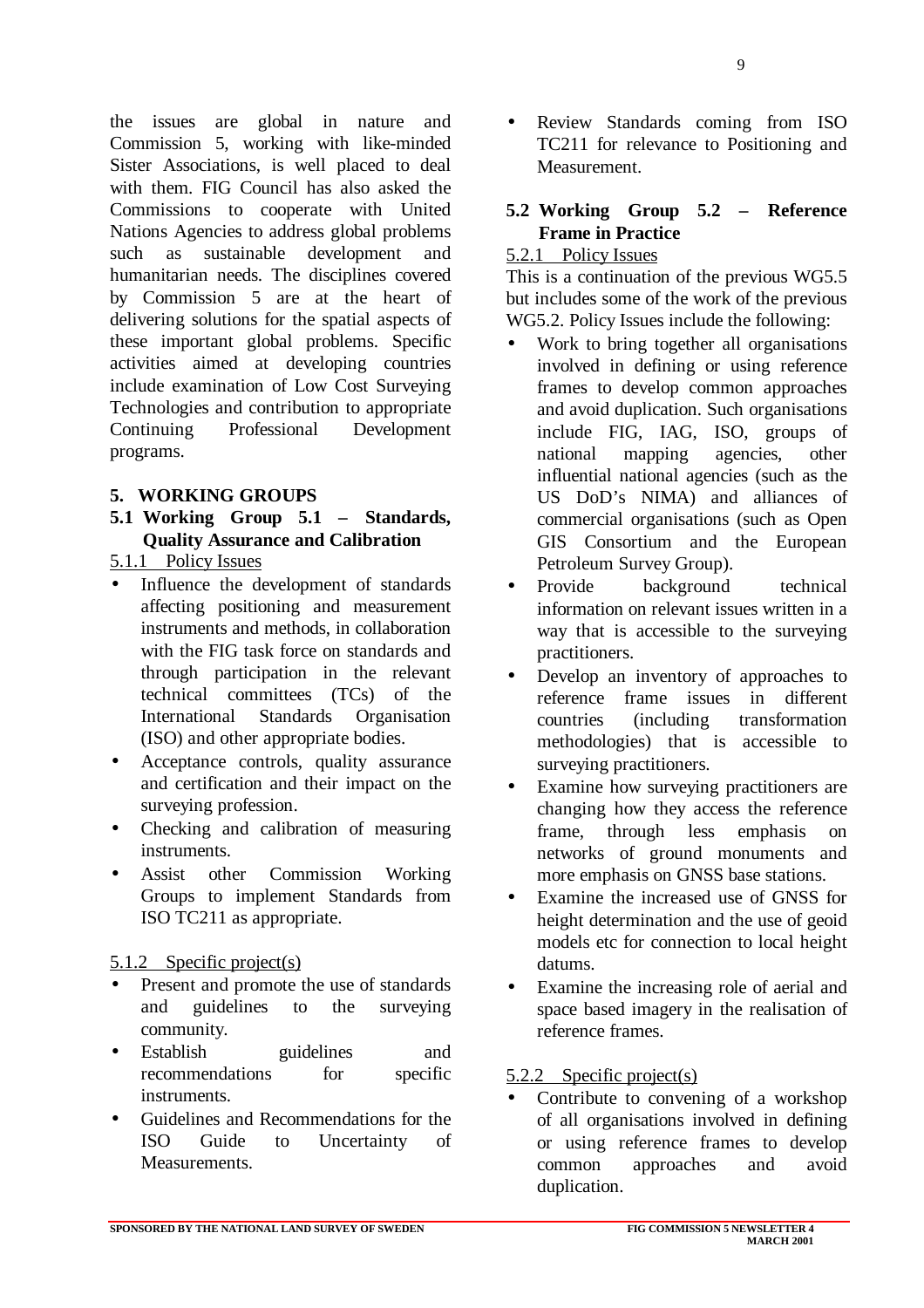- Continue development of Technical Fact Sheets that briefly explain basic concepts, practical applications and issues and which summarise the activities of organisations with specific responsibilities in the field.
- Continue development of Local Information Sheets to describe the current situation in individual countries. Emphasis is on the provision of a brief background with contact information and to be a conduit between practising surveyors and the information they require.
- Ensure terminology used in above publications conform to and give substance to the relevant Standards coming from ISO TC211.
- **5.3 Working Group 5.3 Integrated Positioning, Navigation and Mapping Systems**
- 5.3.1 Policy Issues
- While this is a new focus, it includes the topics covered by the previous Working Groups 5.3 and 5.4 and extends to cover technology generally.
- Issues associated with ongoing and rapid developments in Integrated Positioning, Navigation, and Mapping systems, including performance and applications of such systems and guidelines for their use.
- Ensuring FIG input to planning associated with programs of GPS Modernisation and GNSS Development.
- 5.3.2 Specific project(s)
- Report on the development, possibilities and limitations of new technologies.
- Prepare guidelines for practitioners on making the best use of systems to achieve the results required for particular applications.
- Develop FIG input to GPS Modernisation and GNSS Development.
- Collaborate with other Commissions and other international organisations (including IAG and ISPRS) and with

equipment, software and service providers.

• Continue commitment to relevant interdisciplinary events including the series of Symposia on Mobile Mapping (joint with IAG and ISPRS).

#### **6. CO-OPERATION WITH SISTER ASSOCIATIONS**

Commission 5 is committed to cooperation with Sister Associations, especially those with which FIG has a Memorandum of Understanding. Commission 5 has specific liaison interest with the International Association of Geodesy (IAG) and the International Society for Photogrammetry and Remote Sensing (ISPRS). The Commission 5 Steering Committee will ensure that Working Group activities and Commission 5 events further these goals of cooperation with Sister Associations.

#### **7. CO-OPERATION WITH THE UNITED NATIONS AGENCIES**

Commission 5 is committed to cooperation with United Nations Agencies. Targeting of activities, events and publications of the Commission will contribute to United Nations goals such as assistance to developing countries and sustainable development. Other activities (outlined in the next Section) will also contribute. Commission 5 will work with other Commissions on topics aimed at Developing Countries such as Low Cost Surveying Technology and appropriate Continuing Professional Development programs.

# **8. OTHER ACTIVITIES**

#### **8.1 Inter-Commission Activities**

Commission 5 will be involved in Joint Working Groups (JWG) on:

• *Low Cost Surveying Technology and Techniques for Developing Countries*. Joint with Commissions 3 and 7 and led by Commission 5. The JWG will concentrate initially on a dedicated technical session at an appropriate symposium or Working Week and ensure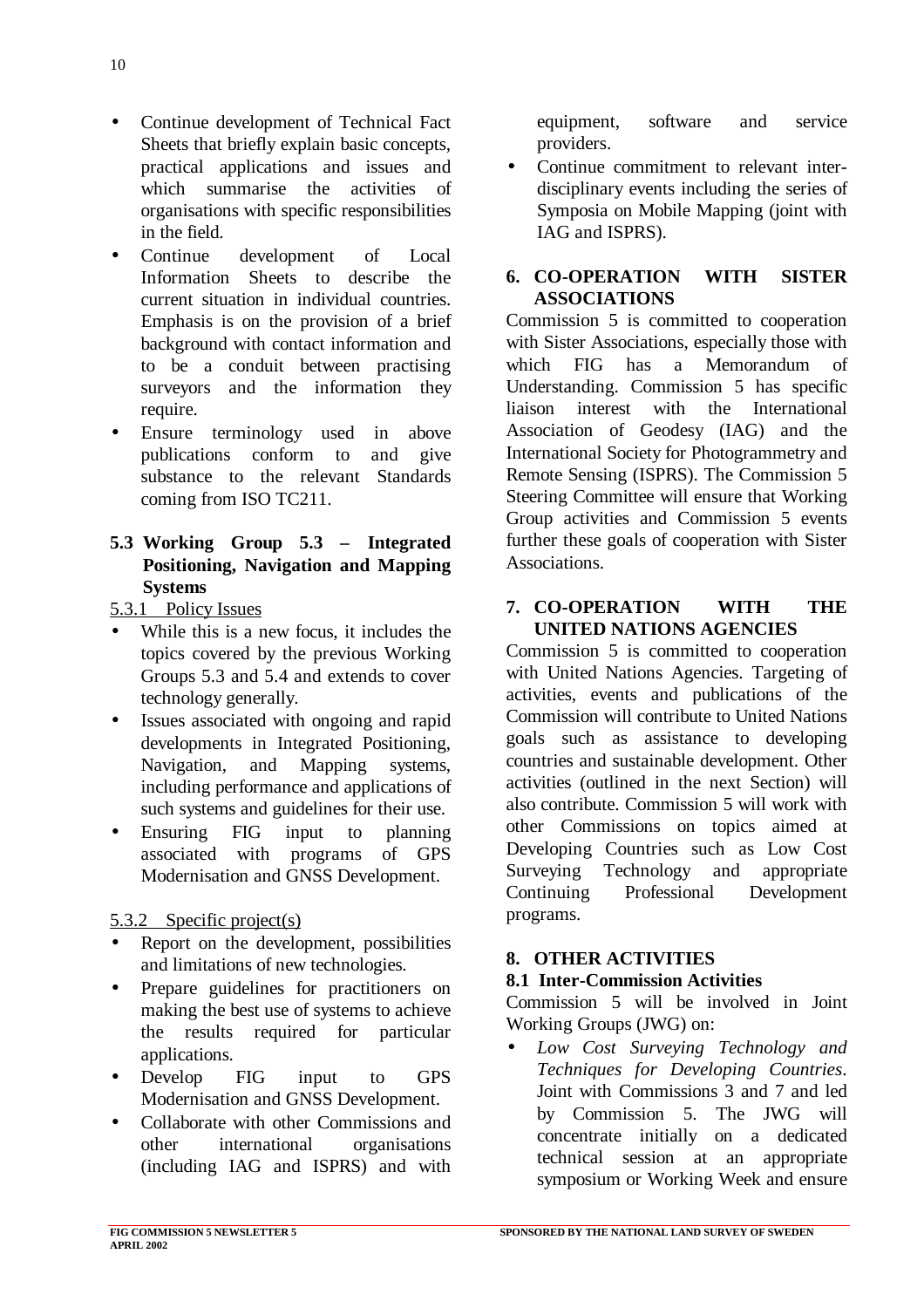11

broad circulation of outcomes and papers. The topic will then be assessed to see if a full JWG work plan is warranted for the longer term.

- *Location Based Services*. Joint with Commission 3 and led by Commission 3.
- *Ocean Governance*. This topic deals with the management of rights and responsibilities in marine areas. Joint with Commissions 4 and 7 and led by Commission 4.

#### **8.2 Continuing Professional Development**

Commission 5 will also work with Commission 2 to contribute to Continuing Professional Development Programs for FIG member organisations, especially in developing countries where the resources may not be available locally.

#### **8.3 Special Topic Activities**

Commission 5 will also undertake special topic activities as required. The topics will be those identified as important for the Commission or for the over-arching priorities of FIG Council and its Work Plan but that do not warrant a full Working Group. The activities may take the form of special publications, conference sessions or dedicated workshops on the topics and which one or two key people can be invited to pursue.

Commission 5 will make its contribution to the FIG World Report on Best Practices launched by the Council in its work plan for 2003–2006.

#### **8.4 Liaison with Equipment, Software and Service Providers**

Commission 5 will continue to build relationships with Equipment, Software and Service Providers to ensure relevant standards and best practices are incorporated into new products.

#### **8.5 Steering Committee**

As in the previous term, there will be a Steering Committee to set direction and oversee the general management of the Commission. It will be made up of all Working Group Chairs (as Commission Vice-Chairs, in line with the emerging FIG structural arrangements) and will be led by the Commission Chair.

#### **8.6 Communications**

Commission 5 will develop and maintain a web page with linkages to other relevant web pages to keep commission delegates, other FIG members, users of surveying services and the public involved in and informed about the work of the Commission.

#### **9. CALENDAR OF EVENTS**

The Events in the Calendar have been classified according to the type of Commission 5 involvement as follows:

- FIG WW: The main meetings each year for Commission 5 Delegates and for the Steering Committee will occur at the FIG Working Week or Congress.
- Strategic FIG Event: FIG Council sees these as events for furthering its strategies. These often involve liaison with United Nations. Given that the Working Weeks are concentrated in the Mediterranean region in 2003, 2004 and 2005, Commission 5 will also concentrate effort toward FIG Events in other regions (see below) and encourage participation of Delegates in those regions. As many Steering Committee members as possible will also be encouraged to participate in those events.
- C5 Event: These are directly associated with Commission 5 Working Groups.
- Inter-Commission Event: Event that furthers Inter-Commission cooperation and has Commission 5 involvement.
- Liason Events: These further Commission 5 goals for Liaison and will be attended by the Commission Chair or an appropriate member of the Steering Committee.
- UN Committees on GIS: Commission 5 is also interested in developing better liaison with UN Committees on GIS and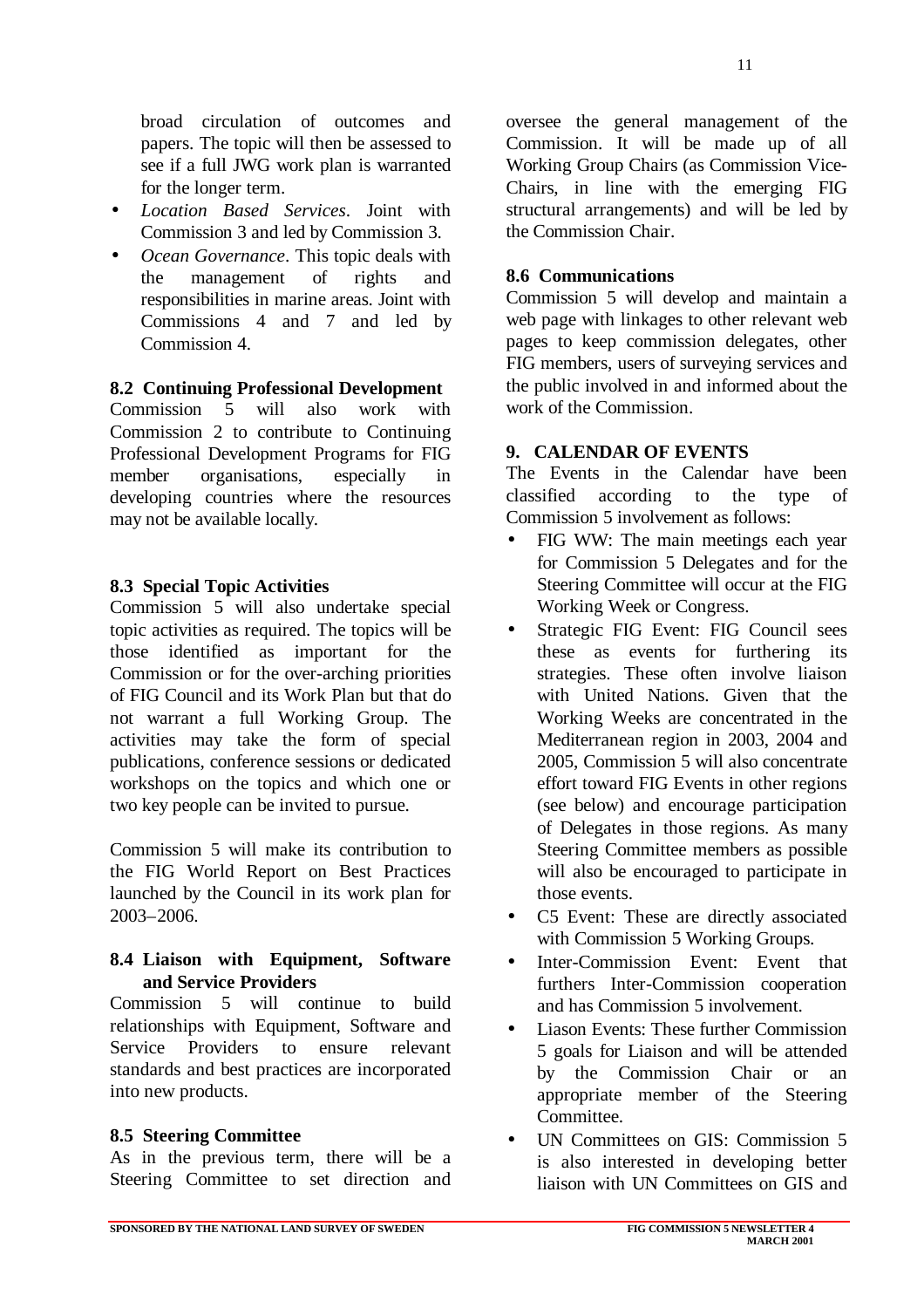their Working Groups which deal with issues of relevance to Commission 5 (eg Geodesy Working Group). Many of these Committees and their Working Groups have annual meetings but have not been included below. While it would difficult for Commission 5 officers to attend all such events, an effort will be made to establish some liaison and to attend a subset of meetings. Of particular interest are those Committees covering developing countries, including:

- African Spatial Data Infrastructure Initiative – Africa SDI, CODI
- Permanent Committee on GIS Infrastructure for Asia & the Pacific – PCGIAP
- Permanent Committee on SDI for the Americas – PC IDEA

# **Report on Standards, Quality Assurance and Calibration FIG WG 5.1 Activities in 1998-2002**

Hans HEISTER, Germany Vaclav SLABOCH, Czech Republic

Activities of FIG WG 5.1 have been oriented on following key issues:

- Development of standards affecting geodetic instruments and methods,
- Acceptance controls, quality assurance and certification and their impact on the surveying profession,
- Checking and calibration of measuring instruments.

Tasks resulting from the key issues have been ensured through specific projects oriented on promotion of standards and guidelines to the surveying community and through guidelines and recommendations for checking and determination of field accuracy of total stations, digital levels, laser planes etc. and for their calibration, including laboratory calibration. Members of the WG collaborated also with the FIG Task Force on Standards a participated in the relevant technical committees of the International Organisation for Standardisation (ISO) and other appropriate bodies, like Work Party on Quality Assurance of the CLGE, Work Group on Quality Issues of the EuroGeographics, National Standardisation and Metrological bodies.

The promotion and dissemination of achieved results have been ensured through active participation numerous national and

international seminars and conferences and through participation in multinational projects. Let us name only the most important once in chronological order:

- 35<sup>th</sup> International Geodetic Information Days, November 1998, Brno, Czech Republic,
- Jubilee Seminar "Geodesy and Surveying in the Future – the Importance of Heights, March 1999, Gävle, Sweden,
- XIIIth International Course on Engineering Surveying, March 2000, Munich, Germany,
- International Seminar "The Mediterranean Surveyor in the New Millennium", September 2000, St. Julian's, Malta,
- Seminar on "Quality Management in Geodetic Measuring Techniques". November 2001, Fulda, Germany,
- Sessions dedicated to Standards, Quality Assuramce and Calibrations during the FIG Working Weeks in Sun City 1999, Prague 2000 and Seoul 2001,
- Continuous participation in the activities ISO TC 211 Geographic Information/Geomatics and ISO TC 172/SC6 JWG Optical Instruments

Activities of the WG resulted in several important achievements, mainly in: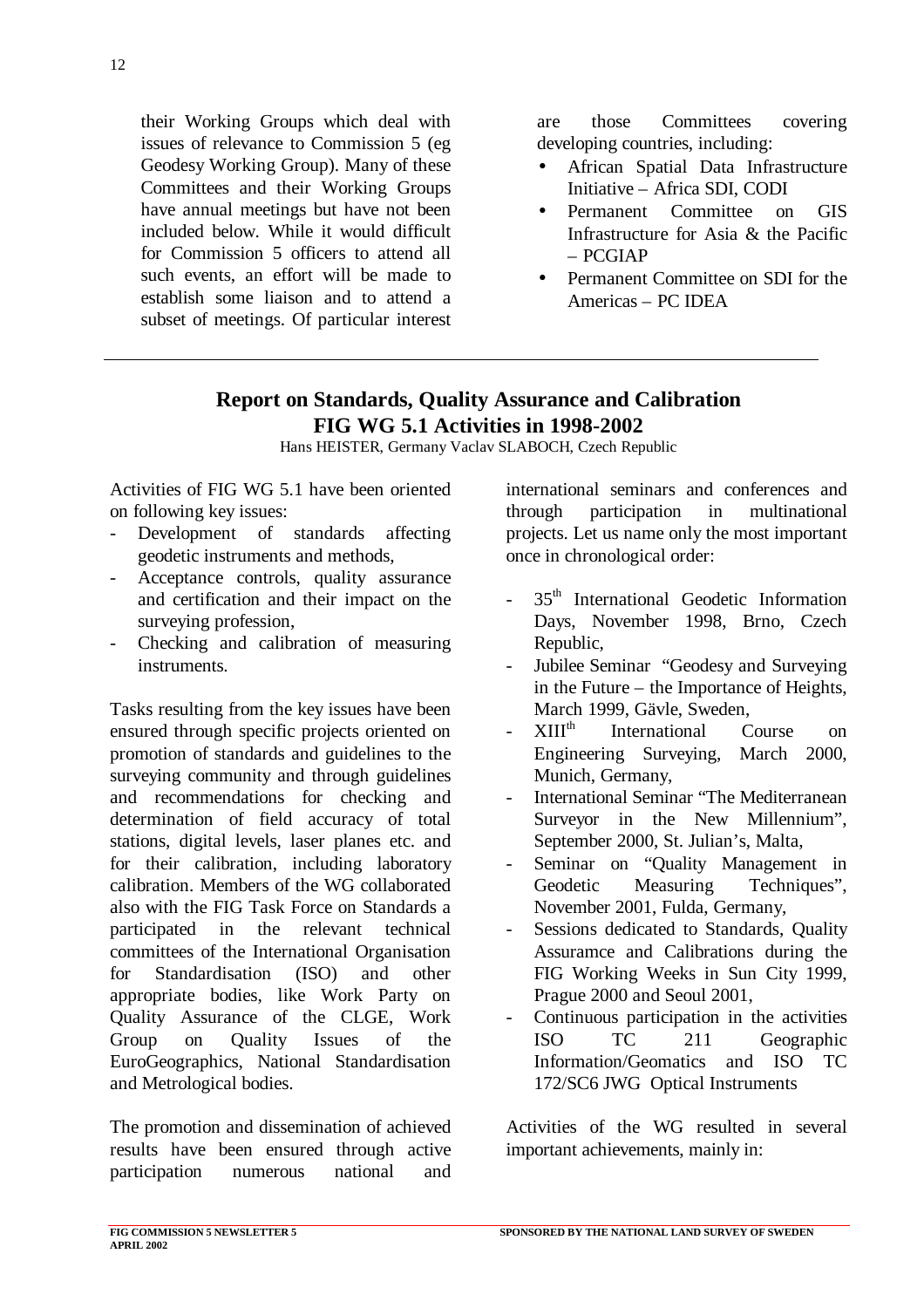- Elaboration of the new proposal of a new ISO standard for levelling instruments which is a result of joint effort inside ISO of Technical Commission TC172/SC6 JWG (Optical instruments: levels, theodolites, EDM, invar staffs, etc.). The proposed standards are adapted not only to check the instruments from the constructor`s point of view but also to satisfy the field surveyor's needs,
- Metrological comparison of length and azimuth standards between German and Czech geodetic laboratories according to ISO standards carried out in July and August 2001 enabled to test the procedure for accreditation of a geodetic laboratory according to ISO/IEC 17025 "General Requirements for the Competence of Testing and Calibration Laboratories".

The latest information about the situation in the field of was presented at the  $54<sup>th</sup>$  CPD Seminar organised by the German Association of Surveying in November 2001, in Fulda that dealt in detail with Accreditation, Certification and Traceability to National Standards, Calibration, Uncertainty of Measurements, Testing of Geodetic Measuring Equipment.

#### **CONCLUSION**

The activities of FIG WG contributed substantially to awareness of importance of modernisation of the existing standards or creation of new ones for geodetic instruments testing. There should be only one standard for

each type of instrument testing, which could be used anywhere and without any special equipment by common field operators and which could answer the question whether the required accuracy can be achieved with the instrument available for the given task.

It has been also stated – in agreement with the FIG Tasks on standards – that the surveyors have to take a more active part in official national and international standardisation and metrological activities as the geodetic metrology represents a special complex branch of metrology that is not sufficiently covered.

The surveying institution should take over the responsibility for official national "geodetic" standards like length, azimuth, position, gravity, etc.

The activities of FIG Commission 5 in this field are far from being completed and they must continue. The trend aiming to development of a "full automated surveying black box" will continue and the surveyor's role as a quality and data manager will prevail over his traditional role of a field data collector. Completely new instruments have emerged on the market like terrestrial and airborne scanners, wireless geographic information technologies, real time navigation equipment, etc. which – in spite of their geodetic origin are no longer connected with our surveying profession. .

### **REPORT FROM THE ACTIVITIES OF THE ISO/TC 172 SC6 (STANDARDS FOR SURVEYING INSTRUMENTS)**

By Jean-Marie Becker, Chairman FIG Commission 5 and FIG Liaison to ISO/TC 172 SC6

The surveying profession has been subject to rapid technical evolution concerning both techniques and equipment. Today ISO (the International Standard Organisation) is

finalising the updating and harmonisation of earlier standards for older instruments for example EDM, theodolites and levels. Standards for new instruments as digital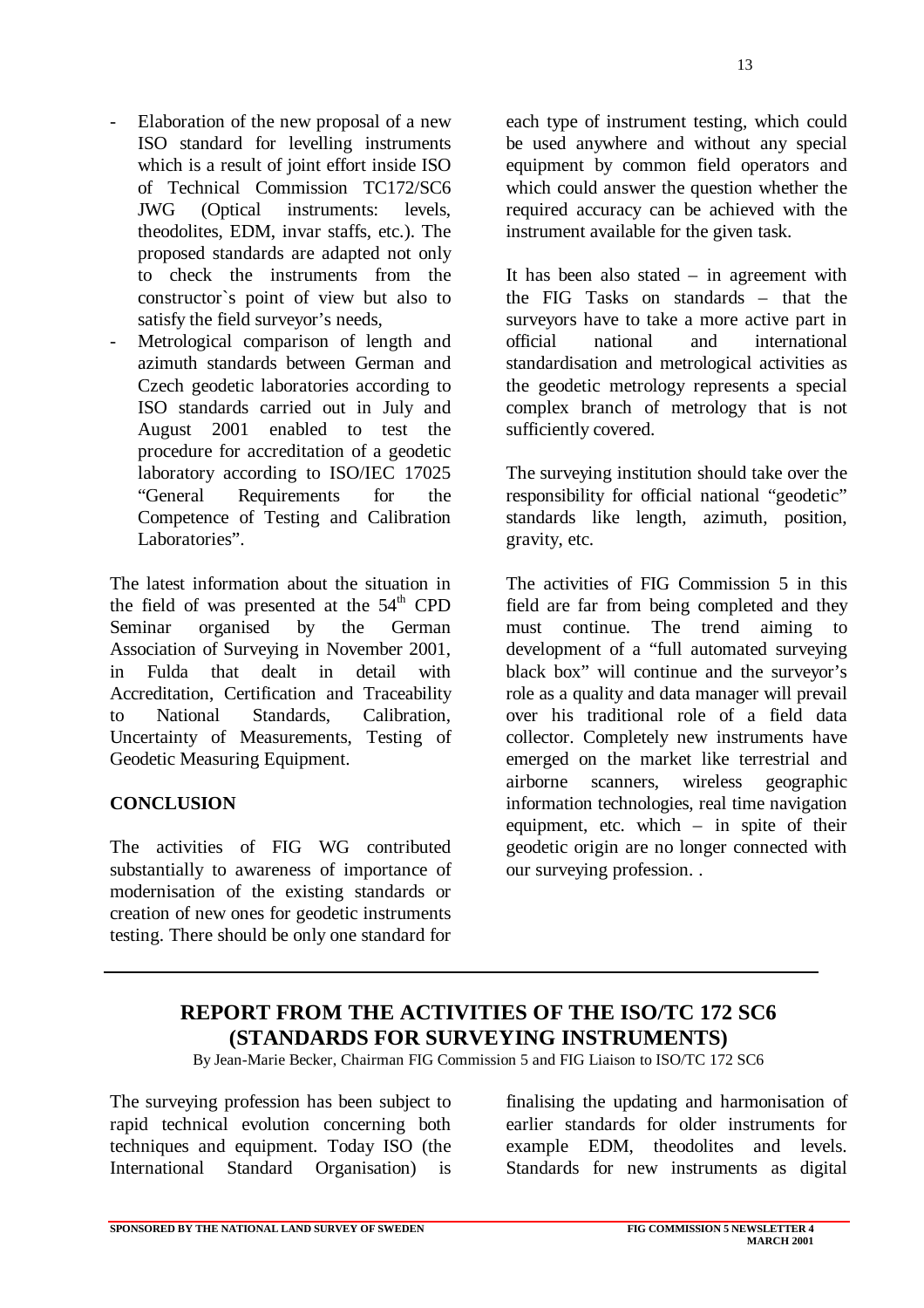levels, laserplanes, total stations, commonly used by the today Surveyors have been started during the last years. Since 1997 several Technical Commissions inside ISO (TC59/SC4 and TC172/SC6) dealing with the same subjects have been integrated into TC172/ SC6, this in order to eliminate the duplication of standards for the same instrument used for different applications.

The complexity, diversity and multitude of standards and the special ISO-language made it very difficult for FIG member to understand and apply standards. They often complicated more the surveyor life than they were to any help.

Also before 1990 FIG was not much interested and involved in the ISO standards activities. At the FIG Congress in Helsinki (Finland) 1990, FIG Commission 5, responsible for questions related to survey methods and instruments, establish a WG for producing "*Recommendations for routine checks of Electro-optical distance meters* ". The results that was published 1994 at the FIG Congress in Melbourne reached a great success inside the profession and have been translated in several languages.

Since that time several members from FIG-C5 are directly engaged in the ISO work for the updating or establishment of new standards. 1999 FIG obtained the Class A liaison status to ISO/TC 172 SC6, and J-M Becker represents FIG.

The ISO objective for the standards is to specify *field procedures* to be followed each time the achievable precision or "accuracy" for a given surveying instrument used together with its ancillary equipment (tripod, staffs, etc) has to be determined. This will allow the surveyor to investigate that the precision given by the measuring equipment is appropriate to the intended-measuring task.

The Surveyor has to be convinced that if he apply the standards it will help him, otherwise

he will not apply them. For these reasons the surveyor require *user friendly standards*, low time consuming for implementation (about ½ hour) (low-costs) with results are easy to be interpreted.

ISO/ TC 172 SC6 has followed the FIG requests on standards in its work namely: only *one standard* for each type of instrument, for use *anywhere, without* any *special* ancillary equipment, by *common field operators*.

This means that the surveyor who applies these standards is able before any fieldwork to answer to the following question: *"Can I achieve the required precision ("accuracy") in the project with my equipment, yes or no?"*and make the appropriate decision.

In the following I want to report about the results presented by ISO/TC 172 SC6 at the last meeting in November 2001 in TOKYO/ Japan. These new standards are the first generation of standards in agreement with the new ISO and FIG objectives and represent an important step forward to produce *user friendly standards.*

The standards have been updated and modernised. This means that they can be used for *two purposes*: first for a *simplified (field) test* and secondly for a *full test (laboratory or field)* to determine the achievable precision of one *measuring system*: Instrument + ancillary equipment (tripod, staff, etc) + observers (team members), under existing environmental conditions at a specific time.

• The following new standards are definitive and accessible for use since end November 2001:

ISO 17123 part 2 *:"Levels"*

ISO 17123 part 3 : "*Theodolites"*

ISO 17123 part 4 : "*EDM"*

They replace all the earlier existing standards for these instruments.

New standards for the following instruments are under preparation. ISO 17123 part 5: " *Electronic tacheometer*" ISO 17123 part 6: " *Rotating lasers*"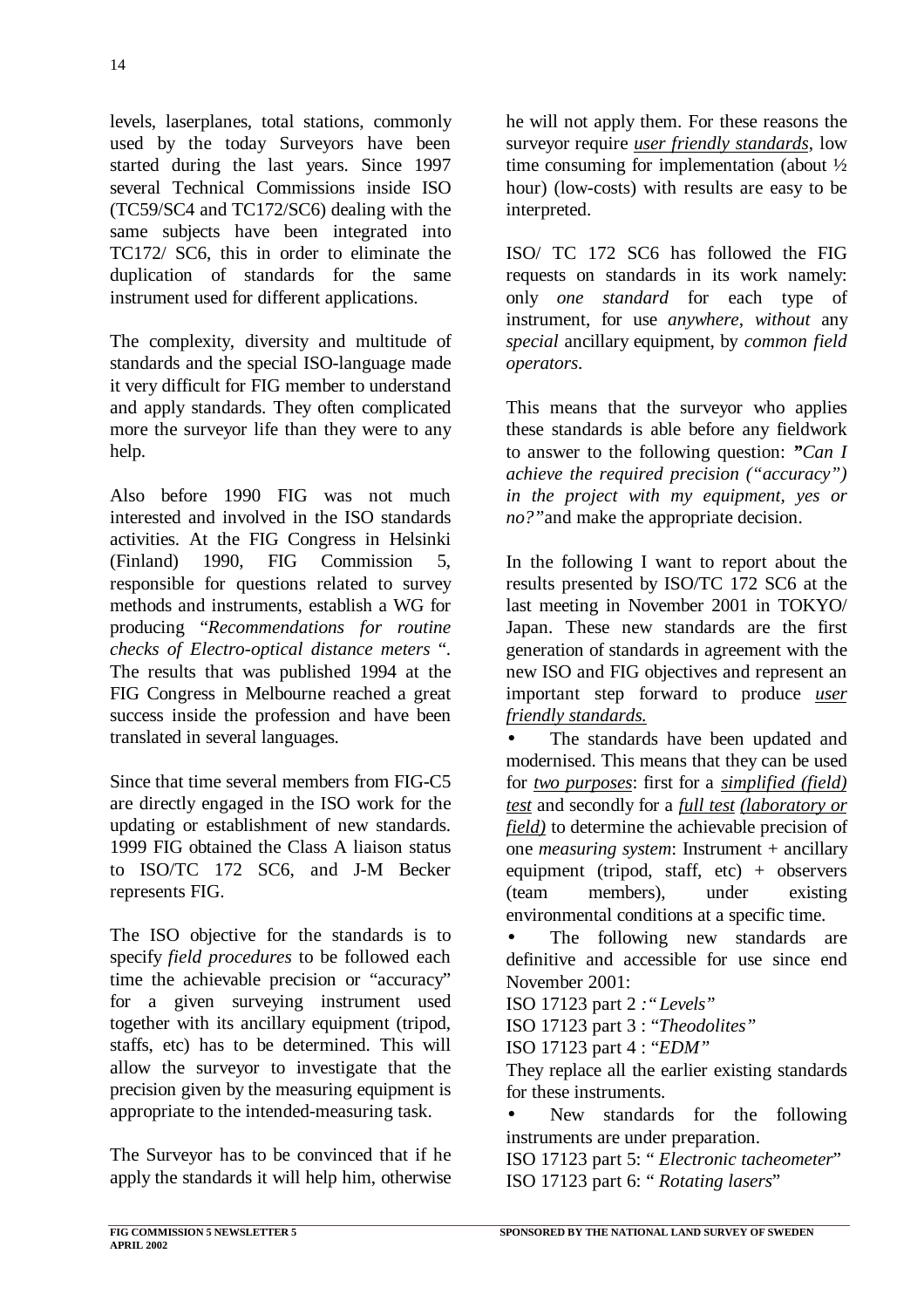First attempt and discussions have been done about a new standard for

"*Optical plumbing instruments*": ISO 17123 part 7.

• Furthermore proposals have been made concerning a new standard for "*Measuring tapes* – Steel and Textile tapes ". Much more work has to be done before a final standard is published.

FIG Commission 5 is very happy about the progress made during the last years by the ISO/TC 172 SC6 both regarding the updating and harmonisation of earlier standards and on the establishment of new standards. In both

cases the results are in good concordance with the FIG (End-Users) requests this will greatly facilitate their application by the Surveyors. This is also the result of the good collaboration between FIG C5 and ISO/TC 172 SC6 during the last years. This cooperation has to continue in the future for the benefit of all surveyors.

FIG C5 has the intention to publish a popularised version of the "simplified test method" for each instrument type on the WEB, so that all Surveyors easily can make use of them. This work is part of the activities from WG 5.1.

# **REPORT FROM THE HANOI SEMINAR ON GIS, LAND MANAGEMENT FOR SUSTAINABLE DEVELOPMENT**

**HANOI, VIETNAM, November 16-17, 2001**

By Prof. Jean-Marie Becker Chairman FIG Commission 5

The Hanoi Seminar was organised by the Vietnam Association of Geodesy, Cartography & Remote Sensing under the leadership of Prof. Le Quy Thuc and his team. It took place at the Hanoi Horison Hotel who had good conference locals well suited for that purpose.

More than one hundred participants including about 20% women were registrated. The majority ábout 70% was from Vietnam. Speakers represented foreign countries like Canada, Australia, Norway, Sweden and France. They came and represented universities, governments, private and manufacturers people acting in this field. In total there were about 35 presentations distributed over 4 sessions: session 1 (opening) and 4 (Closing) were common for all participants, session 2 (Mapping and Surveying) and 3 (GIS and Land Management) were parallel sessions.

All presentations were directly translated from English to Vietnamese and vice versa by local surveyors.

Several companies like Statens Kartverk (Norway), Trimble, Sokkia, Pentax, Intergraph and Mecosium (Vietnam) sponsored together with FIG this event and contribute with a separate exhibition in the same hotel.

Representatives from several FIG Commissions contribute with their presence (chair of sessions) and presentations: Kari Strande (Norway) for Commission 3, Tommy Österberg (Sweden) and Sue Nichol (Canada) for Commission 7, Michel Kasser (France) and Jean-Marie Becker (Sweden) for Commission 5.

Prof. Jean-Marie Becker represented also officially FIG, its President Bob Foster and the FIG Bureau during the whole seminar. For that purpose he presented the greetings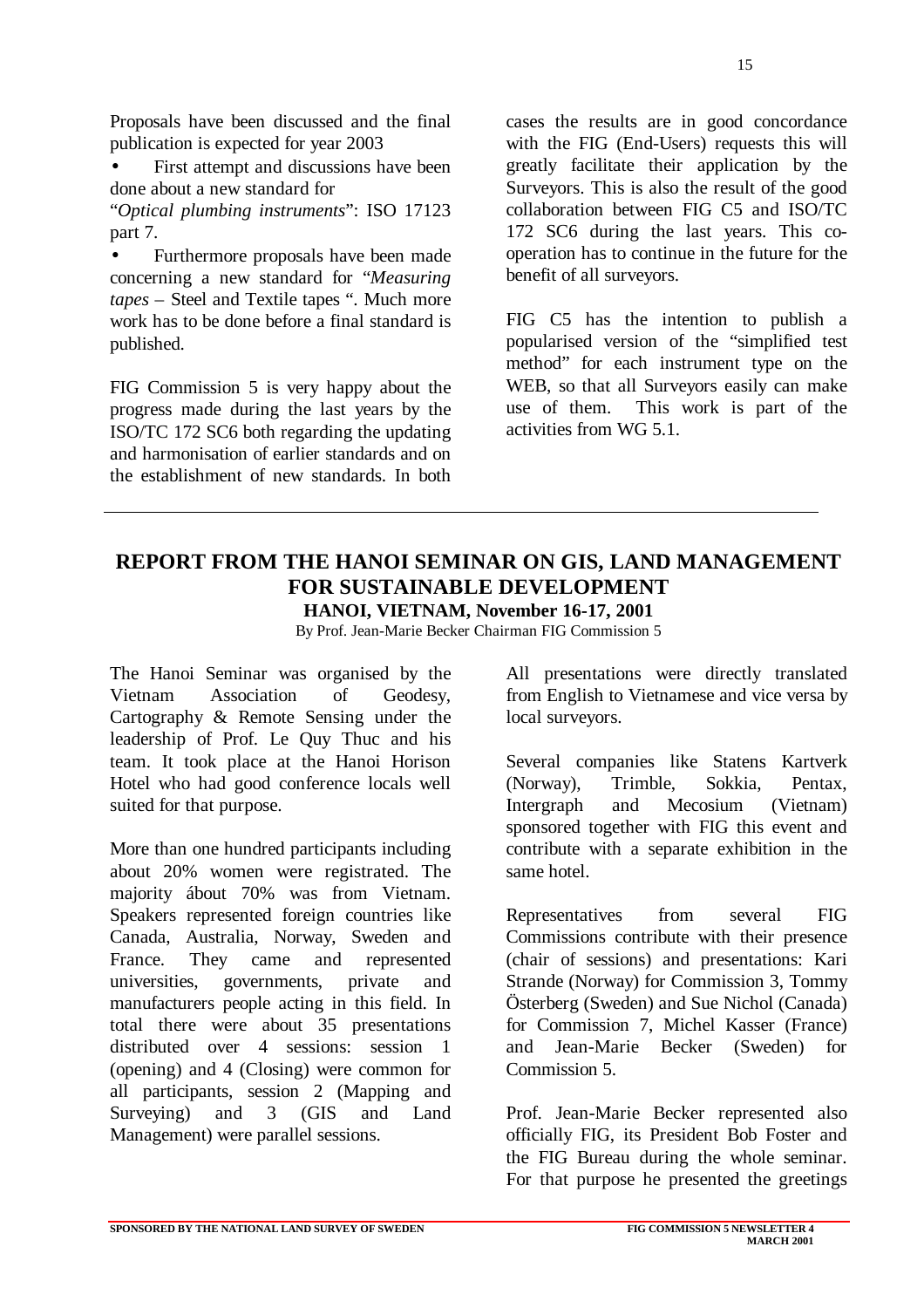from FIG President at the opening ceremony and made the concluding speak at the closing of the seminar.

As this was the first seminar organised in Vietnam by the Vietnam Association of Geodesy, Cartography and Remote-Sensing it can be good to summarise our impressions on it as follow.

We had many good presentations with interesting topics.

The level both in substance and technical content (especially in session  $3 =$ Mapping and Surveying) was of good standard fully comparable with similar seminars in Europe.

• Furthermore the presentations from colleagues outside FIG (ISPRS) were a excellent complement.

The simultaneous translation done by local surveyors works well and can be recommended as a good example for other FIG-events where the local participants have problem with English as for example in the Francophone countries.

Most of the presentations were followed by intensive discussions but the time used for translations reduced seriously the time for these discussions. This has to be ameliorated in the future by better timing and less overlapping between the spoken translation and its overhead presentation.

It is also recommendable that the organisers made the technical programme available at least one month before the start of the seminar and use FIG better for that purpose.

• Many participants show their interest to participate more actively in the FIG Commissions activities. They are potential candidates for the different Working Groups; FIG commissions have here good possibilities to engage them.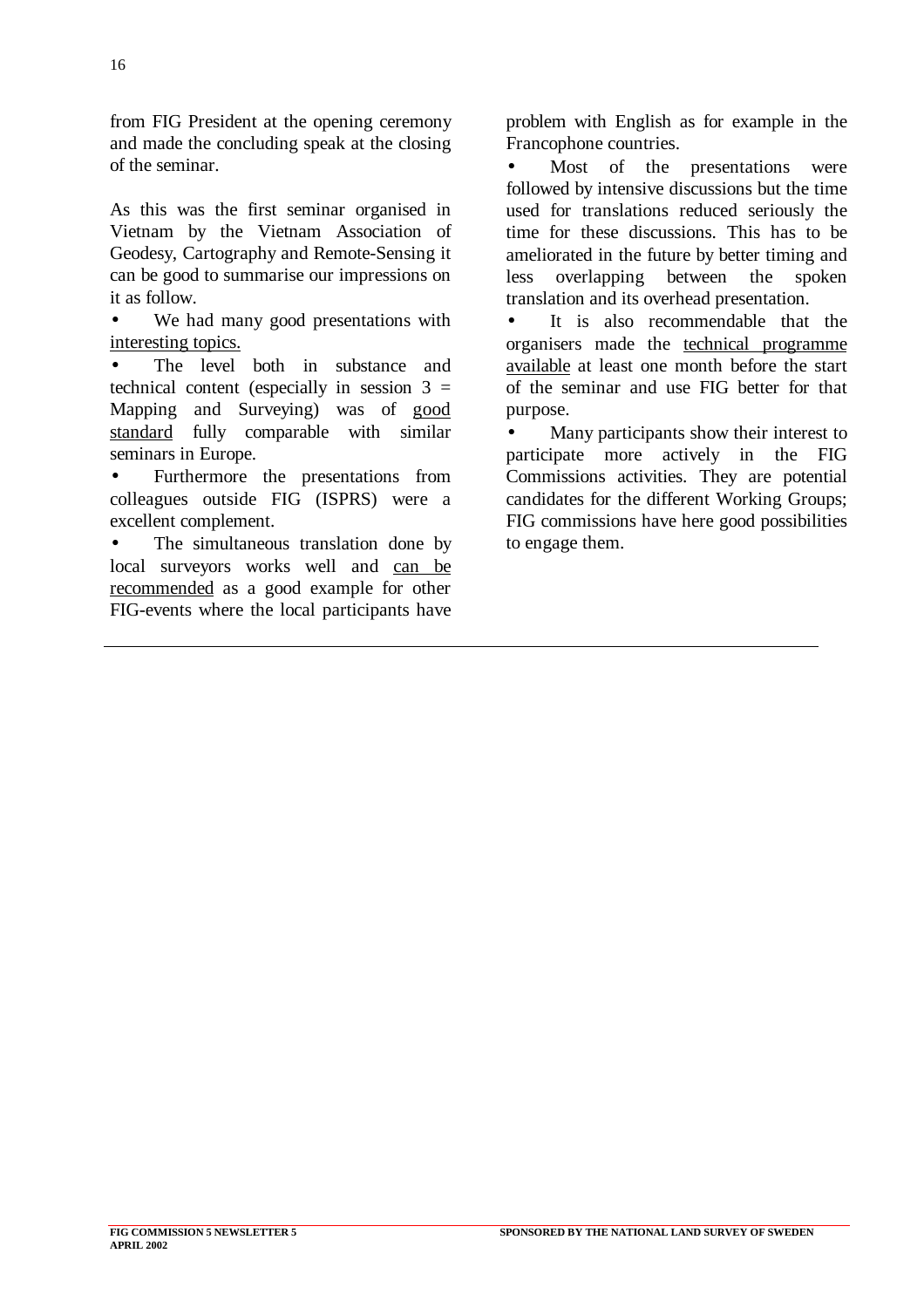# **Calender for FIG Commission 5**

**2002**

- GIS'02 International Symposium on Geographic Information Systems, 23-26 September, Istanbul, Turkey (Inter-Commission Event)
- Workshop on Reference Frame in Practice (see WG5.2 Work Plan above), probably in France in late 2002 (C5 and Liaison Event)

#### **2003**

- International Seminar on Development of Land Management in the Mekong Region, February, Phnom Penh, Cambodia (Strategic FIG Event)
- FIG Working Week and XXVI General Assembly, 19–23 May, Eilat, Israel (FIG WW)
- IUGG 23rd General Assembly, June July 2003, Sapporo, Japan (Liaison Event)
- 4th International Conference on Mobile Mapping Technology, Mid-August, Kuming, China (C5 Event)
- Conference for the Arab and Francophone Countries in Morocco in October 2003 / 2004 (Strategic FIG Event)
- The 7th South East Asian Surveyors Congress, 3-7 November, Hong Kong, China (Liaison Event)

#### **2004**

- FIG Working Week and XXVII General Assembly, 23-28 May, Athens, Greece (FIG WW)
- XX ISPRS Congress, 12-23 July, Istanbul, Turkey (Liaison Event)
- Conference in Colombia, October (This may be an Inter-Commission Event or it may develop as the Strategic FIG Event for 2004)
- Commission 5 convened event on Applications of Permanent GPS/GNSS Networks, in late 2004 in Brisbane, Australia. Ideally, this will be joint with IAG. (C5 and Liaison Event)

#### **2005**

- FIG Working Week and XXVIII General Assembly, 7-12 May, Cairo, Egypt (FIG WW)
- Possibly Africa (Strategic FIG Event)

#### **2006**

• FIG XXIII Congress and XXIX General Assembly, August - September, Munich, Germany (FIG WW)